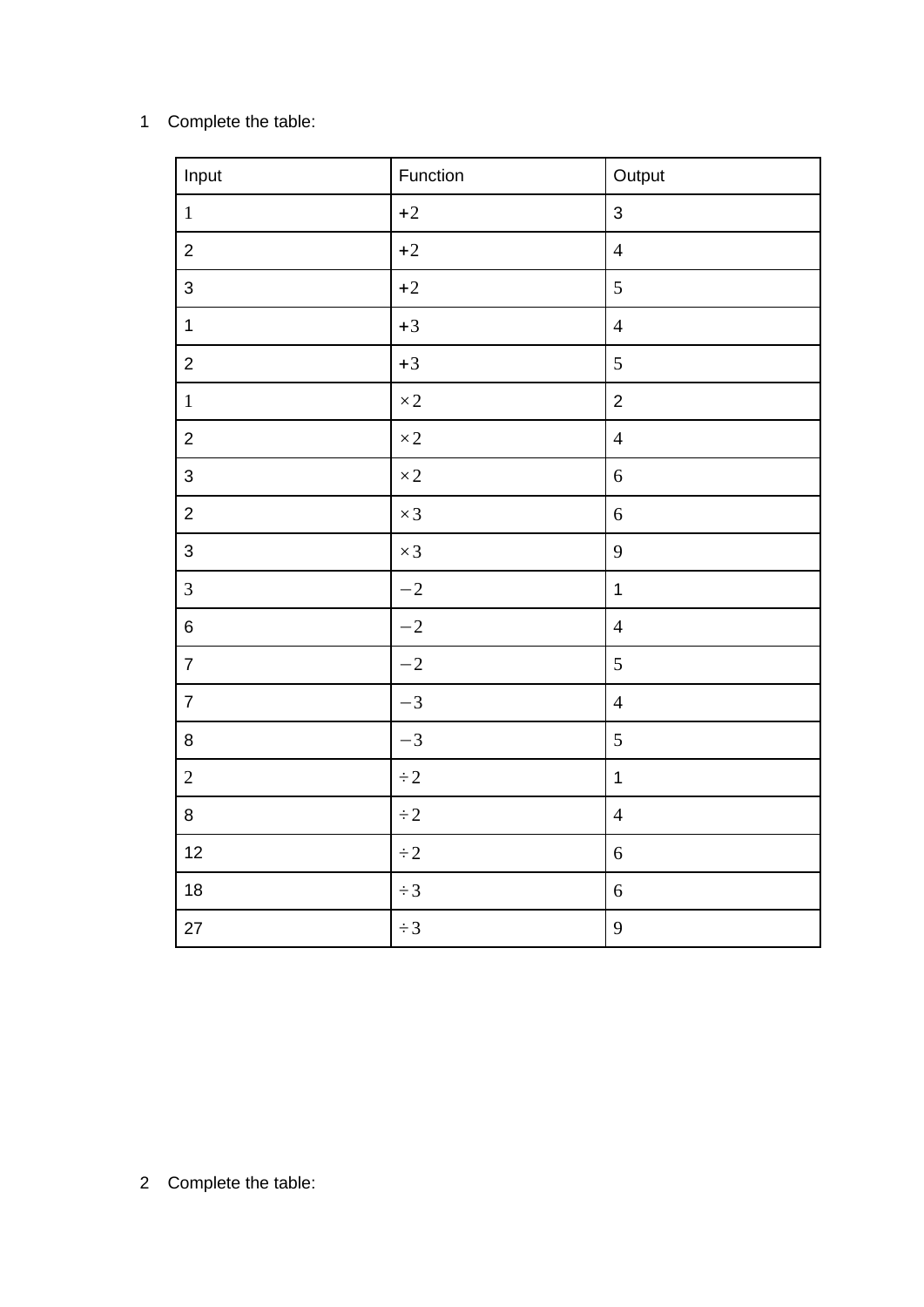| Function             | Algebraic representation         |
|----------------------|----------------------------------|
| $+2$                 | $x+2$                            |
| $+3$                 | $x + 3$                          |
| $+4$                 | $x + 4$                          |
| $\times 2$           | 2x                               |
| $\times 3$           | 3x                               |
| $\times\,4$          | 4x                               |
| $-2$                 | $x-2$                            |
| $-3$                 | $x-3$                            |
| $-4$                 | $x - 4$                          |
| $\div 2$             | $\frac{x}{2}$ or $\frac{1}{2}x$  |
| $\div 3$             | $\frac{x}{3}$ or $\frac{1}{3}x$  |
| $\div 4$             | $rac{x}{4}$ or $rac{1}{4}x$      |
| $\times\frac{1}{2}$  | $\frac{x}{2}$ or $\frac{1}{2}x$  |
| $\times \frac{1}{3}$ | $\frac{x}{3}$ or $\frac{1}{3}x$  |
| $\times\frac{1}{4}$  | $rac{x}{4}$ or $rac{1}{4}x$      |
| $\times \frac{2}{3}$ | $\frac{2x}{3}$ or $\frac{2}{3}x$ |
| $\times \frac{3}{2}$ | $\frac{3x}{2}$ or $\frac{3}{2}x$ |